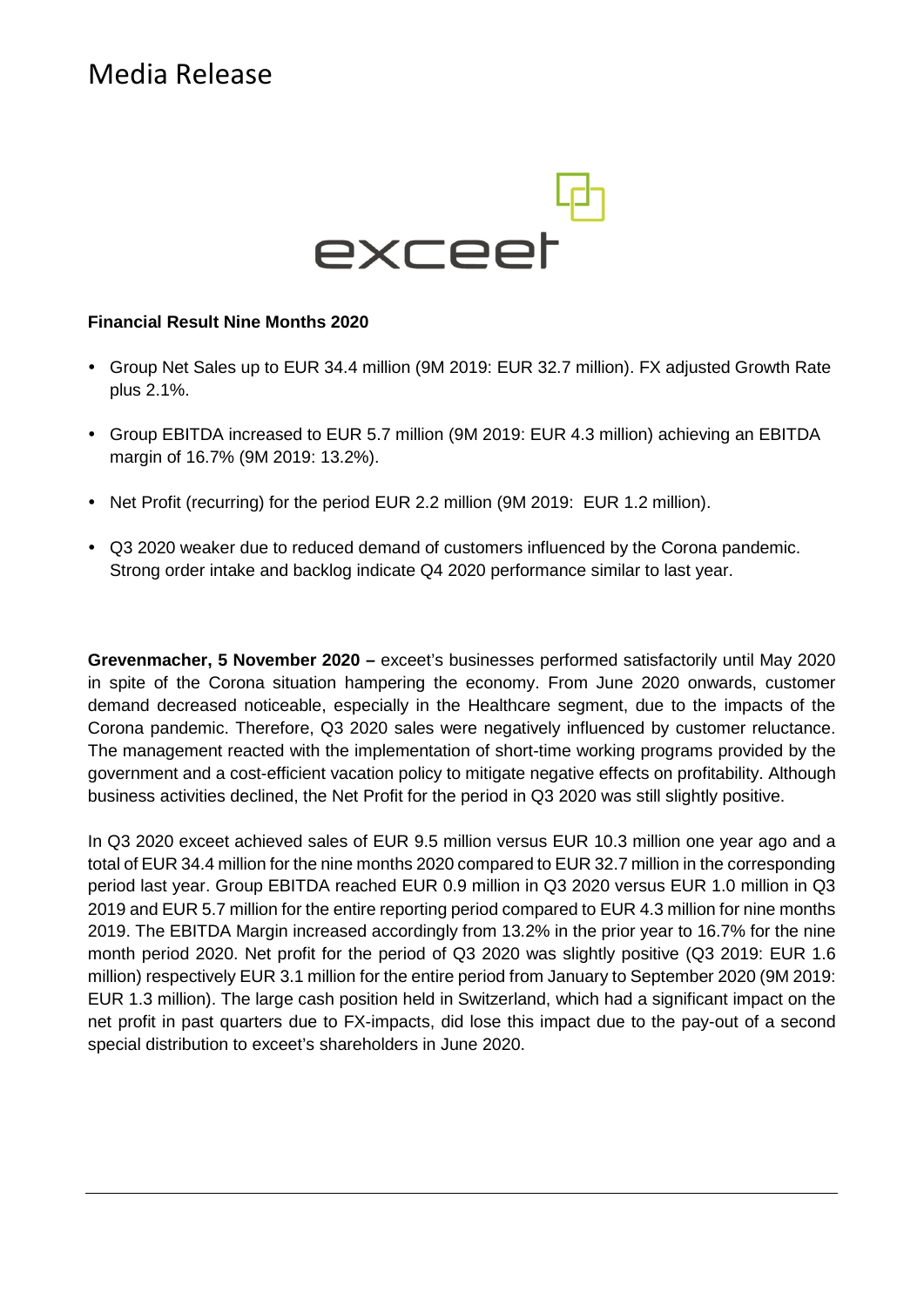Since the first quarter, exceet took various adaptive measures to prepare the Group's businesses for the looming intensification of the Corona crisis. These measures included the protection of the production processes by securing the supply chains and raising inventory levels, but also intensifying the personal safety of employees, customers and suppliers by suspending travelling and face-toface meetings as well as the introduction of home office work for certain members of the staff. All alignments were realized quickly and cost-efficiently and were adapted short term, according to the current risk situation.

### **Healthcare Segment**

In the nine months of 2020, the segment realized net sales of EUR 27.5 million (9M 2019: EUR 26.0 million) accounting for 80.0% (9M 2019: 79.3%) of Group net sales and achieved an increase of 6.0% versus the corresponding period last year. The EBITDA for the first nine months 2020 amounted to EUR 7.3 million (9M 2019: EUR 6.8 million), up 7.3% resulting in an EBITDA margin of 26.5% (9M 2019: 26.1%).

After an exceptionally strong performance of the segment in H1 2020, driven by high onetime order volumes from individual customers, the business significantly calmed down in Q3 2020 due to the continued Corona crisis and its extensive impacts on the economy. Technologically, the Corona adaption measures introduced at the location in Küssnacht caused slight delays in the further development of the Ultra HDI technology. The extension and modernization of the production, as well as the optimization of processes continued in Q3 2020 to put the segment into a favorable position to benefit from an expected renewed increase in volumes.

### **Software (including IoT) Segment**

In the reporting period between January and September, the segment contributed net sales of EUR 6.9 million (9M 2019: EUR 6.8 million) representing 20.0% (9M 2019: 20.7%) of Group net sales. The EBITDA for this period was almost break-even and narrowed from minus EUR 0.4 million for nine months 2019 to minus EUR 0.1 million for nine months 2020. With sales having increased by 1.7% compared to last year, the segment could improve its gross profit performance.

The Corona crisis continued to be the major burden for the planned rollout of the segment's flagship product suite "exceet connect". The lack of opportunities to present the product's state-of-the-art technology due to cancellations of fairs and rigid restrictions of face-to-face contacts with customers caused delays, but a catching up might be possible in the final quarter of the year.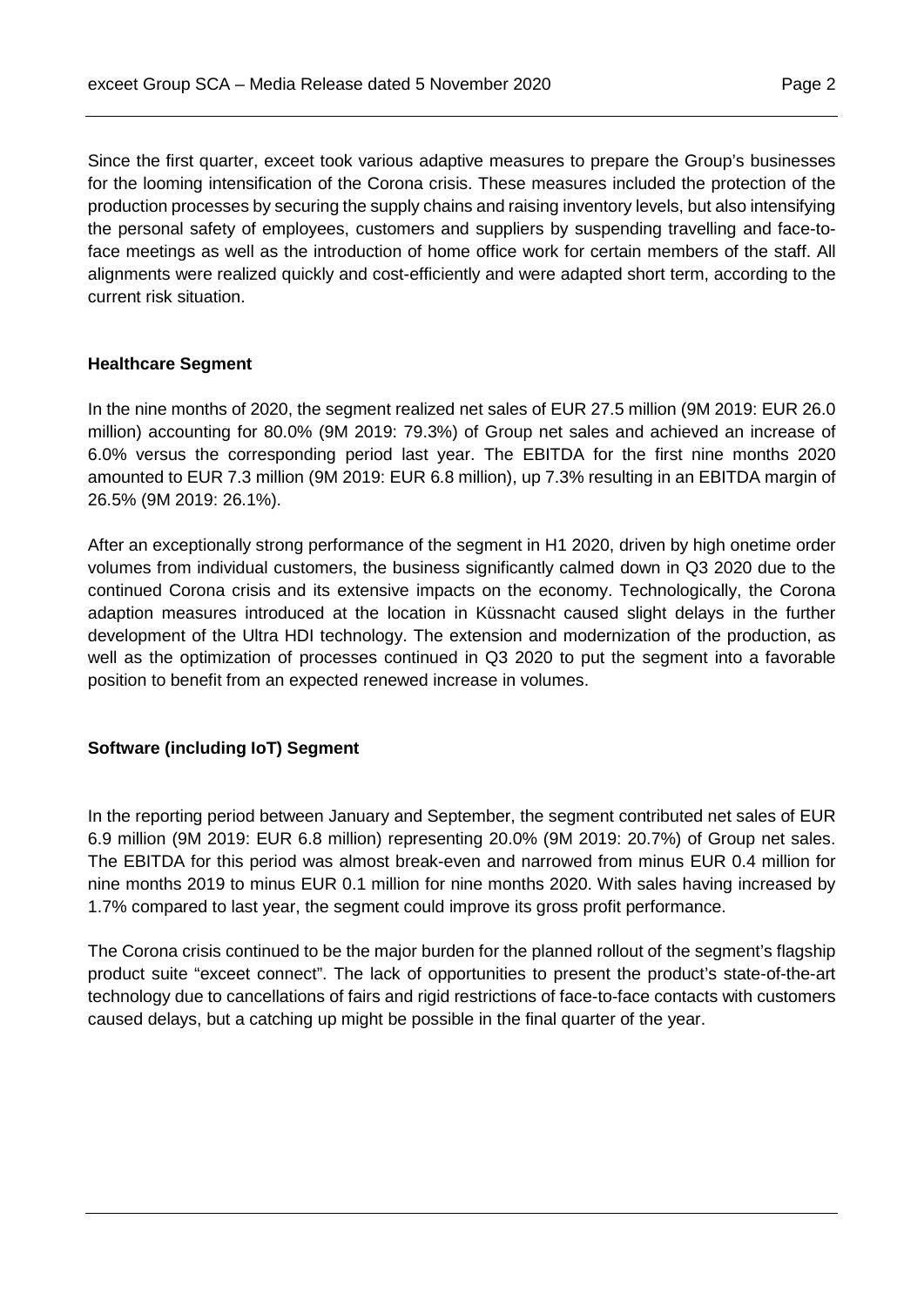## **Outlook**

exceet's performance in Q1 2020 was very strong primarily due to high demand of its Healthcare customers. As expected, the overall visibility already decreased as of April 2020 due to the spreading Corona pandemic with customers shifting their orders in a number of cases into later timeframes. In Q3 2020 the demand of Healthcare customers deteriorated and production and quality assurance departments prolonged short-time working already started in June. This led to a lower level of output of high-end PCBs at the location in Küssnacht and decreased sales in Q3 2020 year-over-year. The Software (including IoT) business could not achieve sales as expected due to Corona, because new products did not receive the attention as customers cancelled projects. But, efficient management of operating expenses as well as certain subsidies received for short-time working kept exceet's business still profitable in Q3 2020.

Currently, exceet is cautiously confident about a return to a step-by-step stabilization of overall business conditions. The Ultra HDI technology for flexible boards, designed for innovative medtechdevices, continues to keep its promising potential as a driver for the future growth of exceet's Healthcare segment. Developments within this technology showed a slight delay of about three months and will be finished by the end of November 2020. Current order intake and backlog look promising for a recovery in Q4 2020.

Within exceet's Software (including IoT) business, individual long-term projects with customers continue according to plan. The rollout of "exceet connect", the new flagship product suite of this segment, is still lagging behind due to the current lack of possible presentation events, cancellation of fairs and limited possibilities of individual face-to-face presentations with potential customers. Online marketing activities for "exceet connect" started at the end of Q3 2020 and look promising as the number of generated leads show. Based on this positive expectation, but with lower margins in single projects, the Software and IoT business in total is expected to deliver a slightly deteriorated margin performance.

In general, the persisting question mark remains the further progression of the current second wave of the Corona pandemic and how it will impact people and the economy. The management has still the expectation, that the business will be flat in 2020 versus 2019. exceet's overall EBITDA margin, which is historically leveraged by the Group's top line performance, is expected to see a minor impact out of the pressure on the gross margin and potentially additional costs resulting from new technologies in the Healthcare and Software (incl. IoT) segments.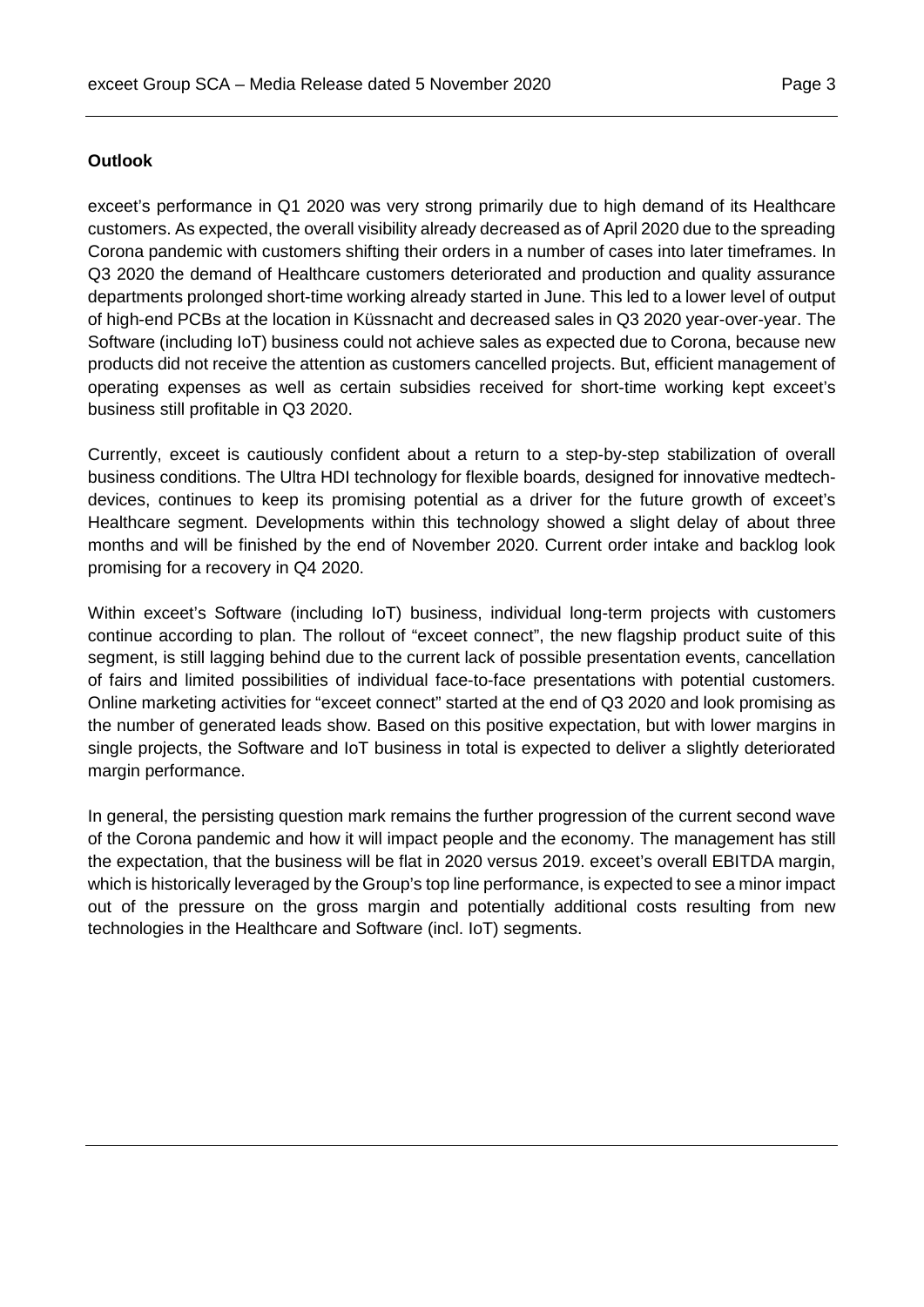**Annex: Performance and Structural Data Nine Months 2020** Performance Report on the Nine Months 2020 available at

and Company Presentation at <https://www.exceet.com/Q3-2020-Presentation>

<https://www.exceet.com/Q3-2020-Report>

# **Please contact for further information:**

**Email:** investor.relations@exceet.com exceet Group SCA 17, rue de Flaxweiler L-6776 Grevenmacher Phone +352 28 38 47 20

ISIN LU0472835155 (Public Shares), Regulated Market, Prime Standard, Frankfurt/Main

#### **exceet will announce full year results 2020 on 18 March 2021**

(after closing of the market)

#### **About exceet**

exceet is a listed holding company focusing on technology corporations within the healthcare and software markets.